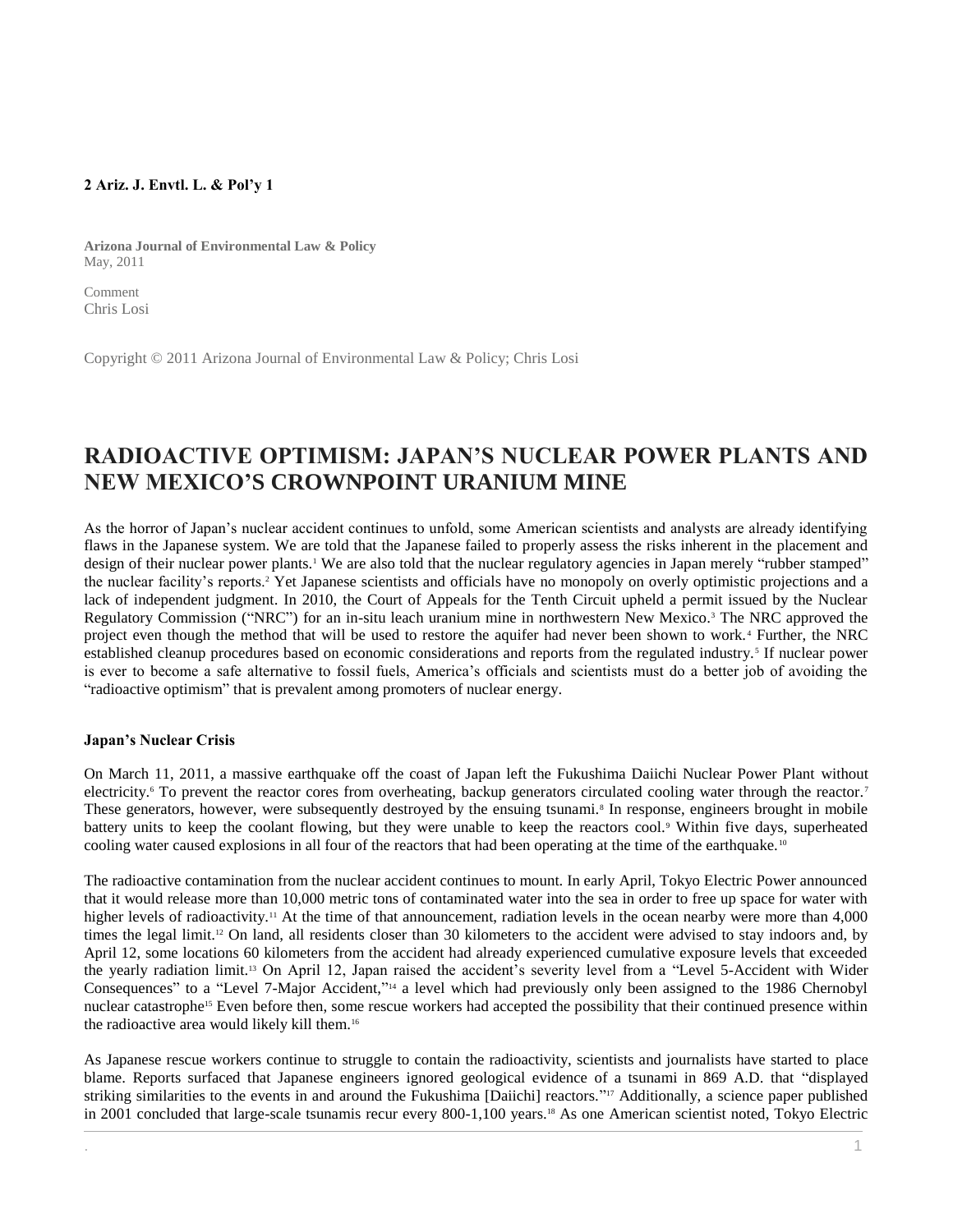Power ""absolutely should have known better."<sup>19</sup>

Another flaw identified by American commentators was the cozy relationship between the nuclear industry and the Japanese government:

Unlike France and the U.S., which have independent regulators, responsibility for keeping Japan's reactors safe rests with the same body that oversees the effort to increase nuclear power generation: the Trade Ministry. Critics say that creates a conflict of interest that may hamper safety.<sup>20</sup>

But to anyone who is familiar with New Mexico's Crownpoint uranium mine, this condemnation seems remarkably hypocritical. After more than fifty years of radioactive contamination, American scientists continue to paint rosy pictures of uranium mining in the United States; and American regulators base their regulation more on the exigencies of the nuclear industry than the health needs of communities.

### **A Short Introduction to Uranium Mining**

In order to appreciate the threat posed by the Crownpoint Uranium Project, it is necessary to understand a bit about mining technology. Uranium mines can be separated into three basic types: open pit mines, underground mines, and in-situ leach operations.

Both open pit mines and underground mines involve extracting ore from the ground and "milling" the ore.<sup>21</sup> Milling crushes and grinds the ore before treating it with chemical solutions to dissolve the uranium.<sup>22</sup> The uranium is later recovered from the solution.<sup>23</sup> Once the milling and processing is complete, the resultant sludge, called tailings, retains radioactive materials such as radium-226, which has a half-life of 1600 years.<sup>24</sup> Radium-226 is "about one million times more active than uranium, chemically similar to calcium, and when ingested [, a small fraction is] deposited in bone." <sup>25</sup> Additionally, it is absorbed by plants and passed up the food chain to humans.<sup>26</sup> Radium-226 decays into radon gas which causes lung cancer if inhaled in sufficient quantities.<sup>27</sup>

The third type of uranium mining, in-situ leach ("ISL") mining, avoids the milling process by dissolving the uranium from the ore underground (see figure 1). At an ISL plant, the mining outfit drills a series of "production wells" and "injection wells." Groundwater is combined with oxygen and bicarbonate to produce a "lixiviant" which is pumped through the injection wells into the underground "ore zone." <sup>28</sup> Uranium dissolves into the lixiviant, causing it to become "pregnant." <sup>29</sup> The suction power from the pump at the production well causes the pregnant lixiviant to migrate in a general direction toward the production wells where it is ultimately pumped to the surface.<sup>30</sup> The now "barren" lixiviant is recharged and pumped back underground for another cycle.<sup>31</sup>

### TABULAR OR GRAPHIC MATERIAL SET FORTH AT THIS POINT IS NOT DISPLAYABLE

ISL mining produces no tailings because the spent ore remains underground. However, this situation creates new problems because there is no hard barrier between the uraniumladen lixiviant and the larger aquifer. An ISL mine is able to direct the movement of this contaminated groundwater by pumping more water out of the production wells than it pumps into the injection well.<sup>32</sup> Nevertheless, the contaminated water routinely migrates into the surrounding aquifer. Residents in Texas have observed contaminants in their domestic wells which they believe are related to an ISL operation 1½ miles away.<sup>33</sup> One member of Eastern Dine against Uranium Mining who worked as an ISL researcher for Mobil Oil Corporation reported that Mobil ultimately gave up on the research because there was no way for them to completely remove uranium from the water.<sup>34</sup> Even the NRC admits that pollutants migrate out of the ISL well fields. In a 2008 report, it identified sixty events of migration in three ISL facilities; some of these "excursions" lasted for several years.<sup>35</sup> After the ISL mine has shut down, the operator will attempt to return the quality of the groundwater to its pre-mining state by repeatedly flushing the mined area with clean water.<sup>36</sup> However, the NRC's report only reports that "over 60 percent" of the known pollutants had returned to pre-mining concentrations.<sup>37</sup> Of particular note is the fact that NRC admits it is not possible to obtain pre-mining concentrations of uranium and radium-226.<sup>38</sup>

Nevertheless, uranium mining is expanding in the United States. The number of uranium mines increased from three to four facilities in 2010 (all currently ISL mines<sup>39</sup>) and 2010 uranium production<sup>40</sup> increased by 14% over 2009 figures.<sup>41</sup>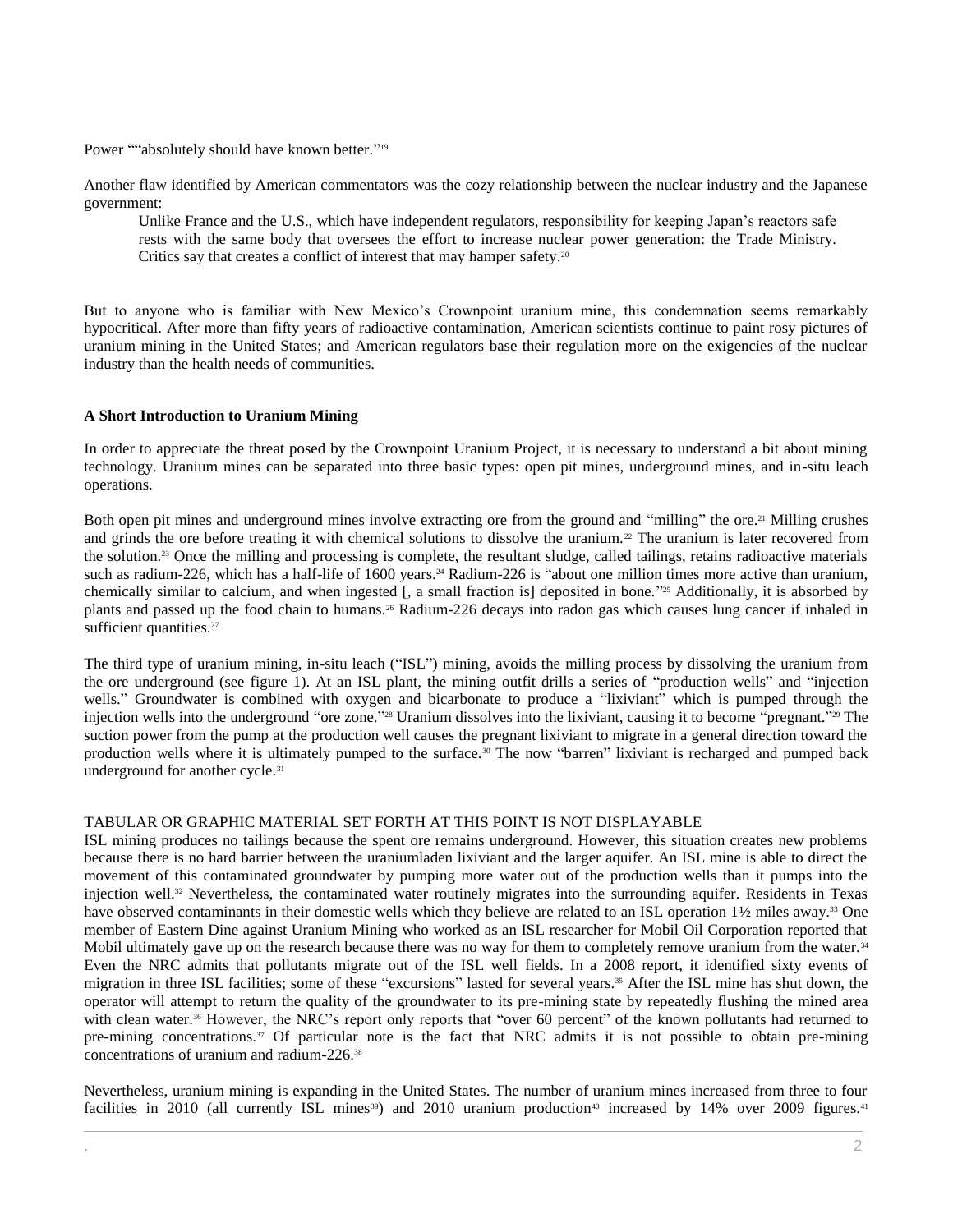Additionally, a number of mining projects are currently "in the pipeline," such as the Crownpoint Uranium Project, an ISL mine in northwestern New Mexico.<sup>42</sup>

## **The Crownpoint Uranium Project**

On March 8, 2010, the United States Court of Appeals for the Tenth Circuit upheld the decision by the NRC to grant a license to Hydro Resources, Inc. ("HRI") for the Crownpoint Uranium Project.<sup>43</sup> The project involves ISL mining at four locations near the Navajo Reservation in northwestern New Mexico.<sup>44</sup> A portion of the Crownpoint Uranium Project is "on land held in trust by the U.S. Government for the Navajo Nation."<sup>45</sup> The aquifer in which the uranium ore is contained "supplies drinking water for more than 10,000 residents of the Eastern Navajo Agency." 46

The Navajo People have suffered a disproportionate number of the harms from uranium mining. Mines were first established on Navajo Nation land in the 1940s.<sup>47</sup> Although a link between uranium mining and elevated rates of lung cancer had been demonstrated conclusively by the late 1930s,<sup>48</sup> workers in the Navajo mines were not told of the risks.<sup>49</sup> Workers were not told to wash after leaving the mines and they washed their work clothes at home, bringing radioactive material into the very place where they and their families should have been safe from it.<sup>50</sup> Some miners in the 1940s and 1950s even wore moccasins while working.<sup>51</sup> When one specialist with the public health service argued for better ventilation within the mines, his views were not made public.<sup>52</sup> In fact, the scientist who first hypothesized that radioactive decay of radon caused cancer was forbidden by the United States government from traveling west of the Mississippi!<sup>53</sup> As a result, radiation was identified as the "primary cause of lung cancer among Navajo men diagnosed with lung cancer from 1965 to 1979."<sup>54</sup>

On July 16, 1979, a dam at United Nuclear Corporation's uranium mill burst, releasing 1,100 tons of radioactive milling waste and 94 million gallons of contaminated wastewater into the Rio Puerco.<sup>55</sup> It was the "largest single release of uranium-mine tailings and uranium-mill wastewater in U.S. history." <sup>56</sup> When the Navajo who lived in the area crossed the river (normally a dry arroyo) to gather up their sheep, they developed blisters and sores on their feet and legs.<sup>57</sup> At least one individual reportedly died of "cancer of the foot." <sup>58</sup> Radioactive contaminants later passed to the Navajo's sheep, which could not be sold for their meat or wool.<sup>59</sup>

Nevertheless, the uranium mill did not cease operation until 1982.<sup>60</sup> The mill is now a Superfund site, but the Old Church Rock Mine, one of the mines which supplied the uranium mill,<sup>61</sup> is part of the area that will be mined under the Crownpoint Uranium Project.<sup> $\alpha$ </sup> The Old Church Rock Mine still contains debris that "emits a greater amount of airborne radiation than the NRC regulations allow," however, the NRC decided not to require HRI to restore the site.<sup>63</sup> A divided panel of the U.S. Court of Appeals for the Tenth Circuit upheld the NRC's determination, concluding that the NRC need only ensure that the radioactive dose attributable to HRI's new mining activities be kept below the legal maximum.<sup>64</sup>

Not only did the Tenth Circuit allow NRC to ignore existing radioactive contamination, it allowed the NRC to approve a mine that creates new groundwater contamination. When the NRC granted the license to HRI for ISL mining, it required a surety to be held for the decontamination of the aquifer. The value of the surety was set to cover the estimated cost of decontamination; however, at the time the license was granted, "no one had, as yet, fully restored the groundwater quality after an ISL mining operation." 65

The license granted by NRC to HRI requires "ground water restoration of the initial well fields ... based on nine pore volumes." <sup>66</sup> "Pore volume" is a unit of measurement that represents "how many times the contaminated volume of water in the rock must be displaced or processed to restore groundwater quality .... In general, the more pore volumes of water it takes to restore groundwater quality, the more money it will cost to achieve restoration."<sup>67</sup> The NRC decided to evaluate groundwater restoration by considering thirty-five "parameters" (levels of individual contaminants within the water).<sup>68</sup> The primary goal of groundwater restoration is to diminish each of the contaminants to levels equal to that found in the aquifer before ISL mining.<sup>69</sup> However, if that cannot be reached, the NRC will accept a ""secondary goal" of achieving contamination levels no higher than the EPA's limits for drinking water.<sup>70</sup> But it doesn't end there: if the secondary goals cannot be reached, the NRC will allow the mining company to apply for a "license amendment that would allow some change in restoration requirements on a parameter-by-paremeter basis." 71

The process outlined by the NRC makes the idea of decontamination laughable. Under the NRC's license, HRI need not restore the water quality even to the minimum standards for drinking water if it can demonstrate to the NRC (not to the EPA)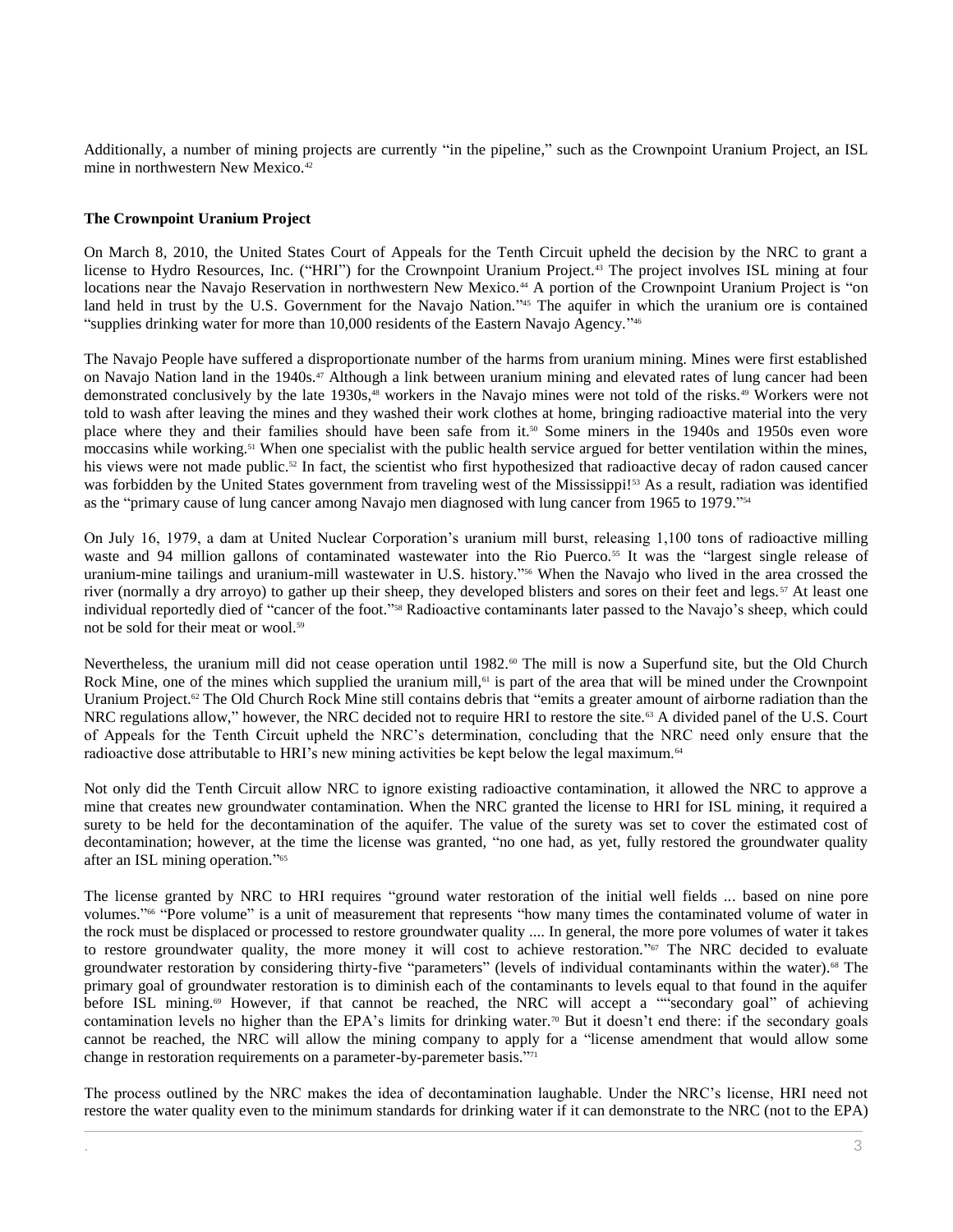that the concentration "would not be a threat to public health and safety."<sup>72</sup>

Not only were the "standards" set out by the NRC for this uranium mine subject to continued renegotiation after the mining began, there was no evidence that the "primary goals" of restoration would ever be met with nine pore volumes. In a pilot project conducted by the mining industry, passing 9.7 pore volumes through the aquifer did not restore uranium concentrations to the NRC standard.<sup>73</sup> The pilot project also considered total dissolved solids ("TDS") and noted that, after 9.7 pore volumes of water was pumped through the aquifer, TDS was restored to 587 parts per million "which was close" to the safe drinking water limit of 500 parts per million.<sup>74</sup> Nevertheless, the NRC's hydrologist concluded that it is "extremely likely that after in situ leach mining is completed, the groundwater quality will be restored to acceptable levels."<sup>75</sup> In sum, a restoration project using 9.7 pore volumes to flush the aquifer failed to restore six of the thirty-five contaminants to the "secondary groundwater restoration goals," yet the NRC approved a project where only nine pore volumes would be used for decontamination.

How could a regulatory agency determine that nine pore volumes was sufficient to decontaminate an aquifer when a pilot project conducted by the mining industry showed 9.7 pore volumes was insufficient? Perhaps it is because the NRC knew that mining companies couldn't do any better. The NRC noted in its environmental analysis that pollution showed "little improvement with continued pumping after 8 to 10 pore volumes." <sup>76</sup> But in upholding the permit, the court noted that "the NRC rejected HRI's original proposal that a four-pore-value restoration would be sufficient." <sup>77</sup> Perhaps that is why Bloomberg News reported that, unlike the Japanese, U.S. nuclear regulators are ""independent." 78

### **Conclusion**

In Japan, a tsunami of the magnitude felt in March 2011 had not been felt for over 1,000 years. Japanese engineers concluded that such a serious tsunami was not a realistic risk to the Fukushima Power Station. In the United States, at the time of HRI's application, no one had ever successfully decontaminated an aquifer after ISL mining. Yet American regulators somehow "became convinced that it was possible ... to restore the groundwater ..." While Japanese engineers failed to consider the worst scenario, the NRC only considered the best scenario.

Indeed, there are reasons to question whether the future decontamination at the Church Rock mine would be as "successful" as the experimental decontamination project conducted by Mobil. The pilot project was conducted on a different site. As a demonstration project, the researchers had a great motivation to achieve positive results. Motivation may be lower when the regulating agency is willing to approve amendments to the license. Preventing contamination of the aquifer depends on pumps working properly--if the pump fails at a production well, uranium-laden lixiviant will no longer migrate toward the production well and will instead start to mix with the surrounding aquifer. Additionally, wells can leak lixiviant into the overlying aquifer if the well casings are flawed or damaged<sup>79</sup>-one ISL mine reported 135 failures in the integrity of its wells during the period spanning 1998-2009.<sup>80</sup> Much as it did in Japan, an earthquake could induce both of these problems: power outages causing pump failures and well casing ruptures.

The Fukushima nuclear accident shows what can happen when scientists and engineers make optimistic predictions of radioactive technology. But, as the Crownpoint Uranium Project shows, such optimism is not isolated to Japan or to nuclear power generation. Rather, it seems that many scientists are infected with a kind of radioactive optimism that downplays the risks of nuclear energy and assumes that all major harms will be averted in the future. The Crownpoint ISL uranium mine will likely never affect as many people as the Fukushima Nuclear Power plant but, like Fukushima, the mine will ultimately add to the earth's ever-expanding zones of radioactive land and water. If we wish to halt these expansions in the future, we must demand a little more pessimism from our scientists and regulators.

#### Footnotes

- <sup>1</sup> Yuri Kageyama & Justin Pritchard, Nuclear Plant Operator Downplayed Tsunami Risk, CHRON (Mar. 27, 2011), http:// www.chron.com/disp/story.mpl/world/7493517.html.
- 2 Jason Clenfeld, Japan Nuclear Disaster Caps Decades of Faked Reports, Accidents, BLOOMBERG (Mar. 18, 2011),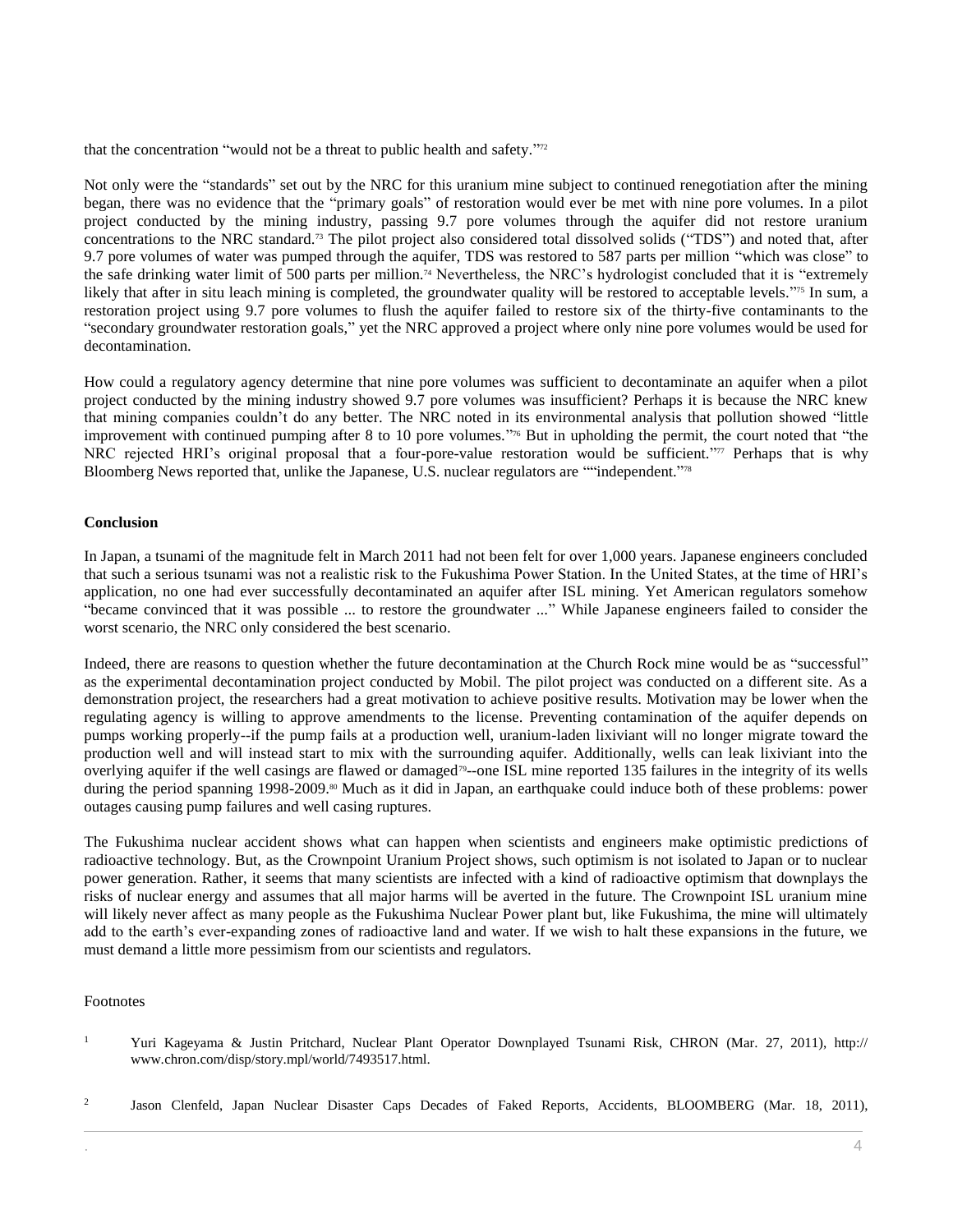http://www.bloomberg.com/news/2011-03-17/japan-s-nuclear-disaster-caps-decades-offaked-safety-reports-accidents.html

- <sup>3</sup> [Morris v. U.S. Nuclear Regulatory Comm'n, 598 F.3d 677, 681 \(10th Cir. 2010\),](http://www.westlaw.com/Link/Document/FullText?findType=Y&serNum=2021490631&pubNum=0000506&originatingDoc=I1ed640ee8c6911e498db8b09b4f043e0&refType=RP&fi=co_pp_sp_506_681&originationContext=document&vr=3.0&rs=cblt1.0&transitionType=DocumentItem&contextData=(sc.Search)#co_pp_sp_506_681) cert. denied[, 131 S. Ct. 602 \(2010\).](http://www.westlaw.com/Link/Document/FullText?findType=Y&serNum=2023083286&pubNum=0000708&originatingDoc=I1ed640ee8c6911e498db8b09b4f043e0&refType=RP&originationContext=document&vr=3.0&rs=cblt1.0&transitionType=DocumentItem&contextData=(sc.Search))
- <sup>4</sup> [Morris, 598 F.3d at 695.](http://www.westlaw.com/Link/Document/FullText?findType=Y&serNum=2021490631&pubNum=0000506&originatingDoc=I1ed640ee8c6911e498db8b09b4f043e0&refType=RP&fi=co_pp_sp_506_695&originationContext=document&vr=3.0&rs=cblt1.0&transitionType=DocumentItem&contextData=(sc.Search)#co_pp_sp_506_695)
- <sup>5</sup> See infra text accompanying note 76.
- 6 Ian Sample, Japan's Nuclear Crisis: The Causes and the Risks, GUARDIAN.CO.UK (Mar. 13, 2011), http:// www.guardian.co.uk/world/2011/mar/13/japan-fukushima-nuclear-power-station-explosion.
- 7 Id.
- 8 Id.
- 9 Id.
- <sup>10</sup> Status of the Nuclear Reactors at the Fukushima Daiichi Power Plant -- Interactive Graphic, THE NEW YORK TIMES, Apr. 12, 2011, available at http://www.nytimes.com/interactive/2011/03/16/world/asia/reactors-status.html? hp.
- <sup>11</sup> Snapshot: Japan's Nuclear Crisis, REUTERS (Apr. 4, 2011), http:// www.reuters.com/article/2011/04/04/us-japan-quake-snapshot-idUSTRE7320I120110404.
- <sup>12</sup> Id.
- <sup>13</sup> Gov't Apologizes after Raising Nuclear Crisis Level to Highest, JAPAN TODAY (Apr. 12, 2001), http:// www.japantoday.com/category/national/view/japan-may-raise-nuclear-accident-severity-level-tohighest-7-from-5.
- <sup>14</sup> John Rosenthal, Level 7 Major Nuclear Accidents: Chernobyl Death Toll and Fukushima, HUFFINGTON POST (Apr. 22, 2011), http:// www.huffingtonpost.com/john-rosenthal/level-7-major-nuclearacc\_b\_852666.html.
- <sup>15</sup> Hiroko Tabuchi & Keith Bradsher, Japan Nuclear Disaster Put on Par with Chernobyl, THE NEW YORK TIMES, Apr. 11, 2011, available at http:// www.nytimes.com/2011/04/12/world/asia/12japan.html?hp
- <sup>16</sup> Christina Boyle, Members of Japan's 'Fukushima 50' Have Come to Terms with the Fact They May Die from Radiation, DAILY NEWS, Apr. 1, 2011, available at http://www.nydailynews.com/news/world/2011/04/01/2011-04-01\_ members\_of\_japans\_fukushima\_50\_have\_come\_to\_terms\_with\_the\_fact\_they\_may\_die\_ fro.html?print=1&page=all.
- <sup>17</sup> Kageyama, supra note 1.
- <sup>18</sup> Id.
- <sup>19</sup> Id.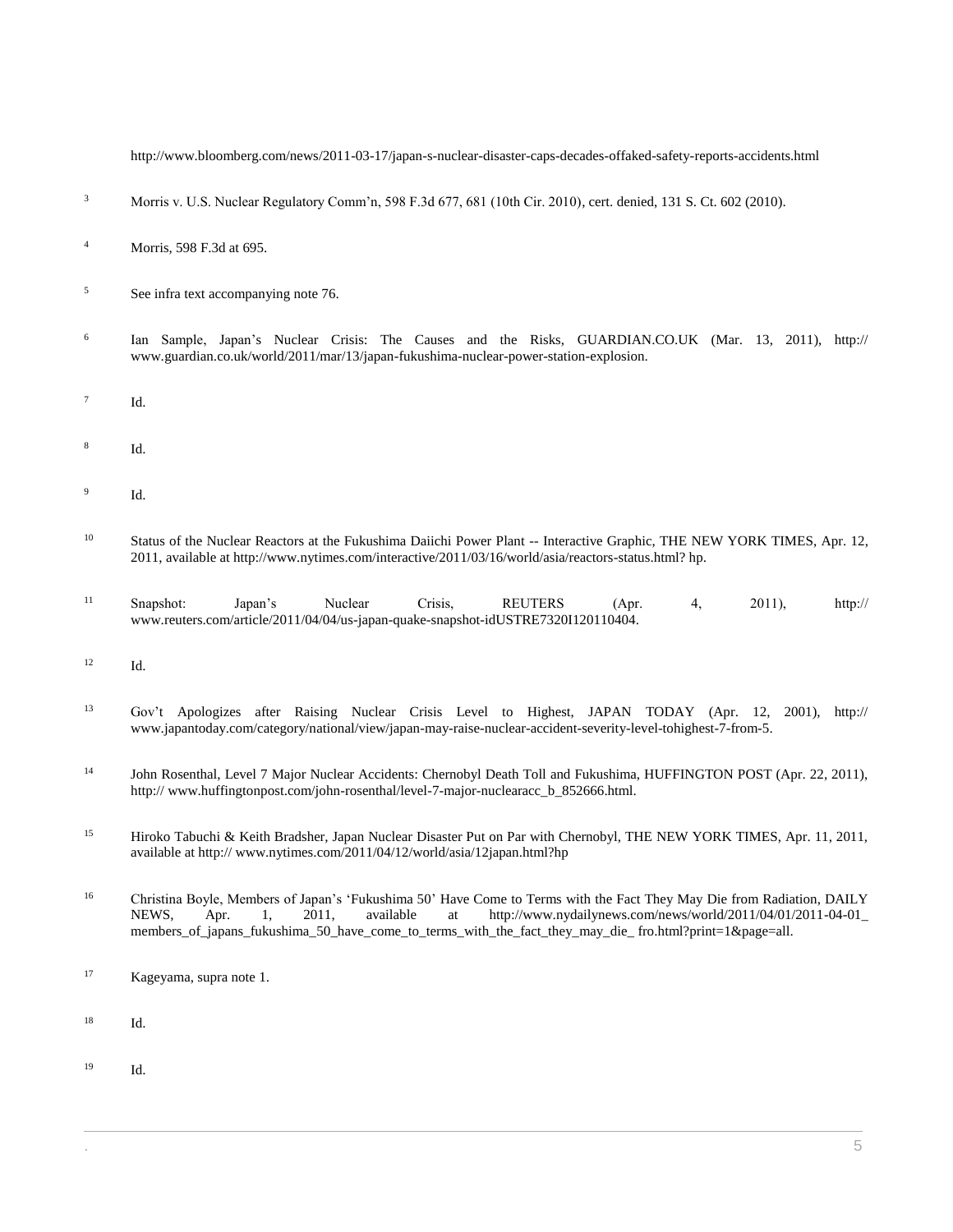- <sup>20</sup> Clenfeld, supra note 2. See also Norimitsu Onishi & Ken Belson, Culture of Complicity Tied to Stricken Nuclear Plant, THE NEW YORK TIMES, Apr. 26, 2011, available at http:// www.nytimes.com/2011/04/27/world/asia/27collusion.html? r=2&src=me&pagewanted=all ("Already, many Japanese and Western experts argue that inconsistent, nonexistent or unenforced regulations played a role in the accident ...").
- <sup>21</sup> U.S. EPA, OFFICE OF RADIATION & INDOOR AIR, PUB. NO. EPA 402-F-06-037, URANIUM MINES, 1 (2006) available at http:// www.epa.gov/radtown/docs/uranium-mines.pdf.
- <sup>22</sup> Id.
- <sup>23</sup> Id.
- <sup>24</sup> Rob Edwards, Who Will Pay for a Nuclear Future? NEW SCIENTIST 8, June 10, 2006. Simply stated, a "half-life" is the time that it takes half of the atoms in a radioactive isotope to decay. Half-Life, U.S. EPA, http:// www.epa.gov/radiation/understand/halflife.html, (last visited Apr. 25, 2011). Thus, if radioactive tailings contain 1 kilogram of radioactive radium-226 today, those same tailings will contain half as much radium-226 in 1600 years.
- <sup>25</sup> WASHINGTON STATE DEPARTMENT OF HEALTH, DIVISION OF ENVIRONMENTAL HEALTH, OFFICE OF RADIATION PROTECTION, FACT SHEET NO. 29, RADIUM-226 (2002), available at PROTECTION, FACT SHEET NO. 29, RADIUM-226 (2002), available at http://www.doh.wa.gov/ehp/rp/factsheets/factsheets-pdf/fs29ra226.pdf.
- <sup>26</sup> Id.
- <sup>27</sup> Id.
- <sup>28</sup> [Morris v. United States Nuclear Regulatory Commission, 598 F.3d 677, 682 \(10th Cir. 2010\).](http://www.westlaw.com/Link/Document/FullText?findType=Y&serNum=2021490631&pubNum=0000506&originatingDoc=I1ed640ee8c6911e498db8b09b4f043e0&refType=RP&fi=co_pp_sp_506_682&originationContext=document&vr=3.0&rs=cblt1.0&transitionType=DocumentItem&contextData=(sc.Search)#co_pp_sp_506_682)
- <sup>29</sup> Id.
- <sup>30</sup> Id.
- $31$  Id.
- <sup>32</sup> See Id
- <sup>33</sup> DOUG BRUGGE, TIMOTHY BENALLY & ESTHER YAZZIE-LEWIS, THE NAVAJO PEOPLE AND URANIUM MINING 174 (2006).
- <sup>34</sup> Id. at 169
- <sup>35</sup> Memorandum from Charles L. Miller, Director, Office of Federal and State Materials and Environmental Management Programs, Nuclear Regulatory Commission to Chairman Jacko, et al. at 1-2, available at http:// denr.sd.gov/powertech/GW/Appendix\_C\_1\_Memo\_Re\_GW\_Impacts.pdf [hereinafter Miller memo].
- <sup>36</sup> Se[e Morris, 598 F.3d at 695.](http://www.westlaw.com/Link/Document/FullText?findType=Y&serNum=2021490631&pubNum=0000506&originatingDoc=I1ed640ee8c6911e498db8b09b4f043e0&refType=RP&fi=co_pp_sp_506_695&originationContext=document&vr=3.0&rs=cblt1.0&transitionType=DocumentItem&contextData=(sc.Search)#co_pp_sp_506_695)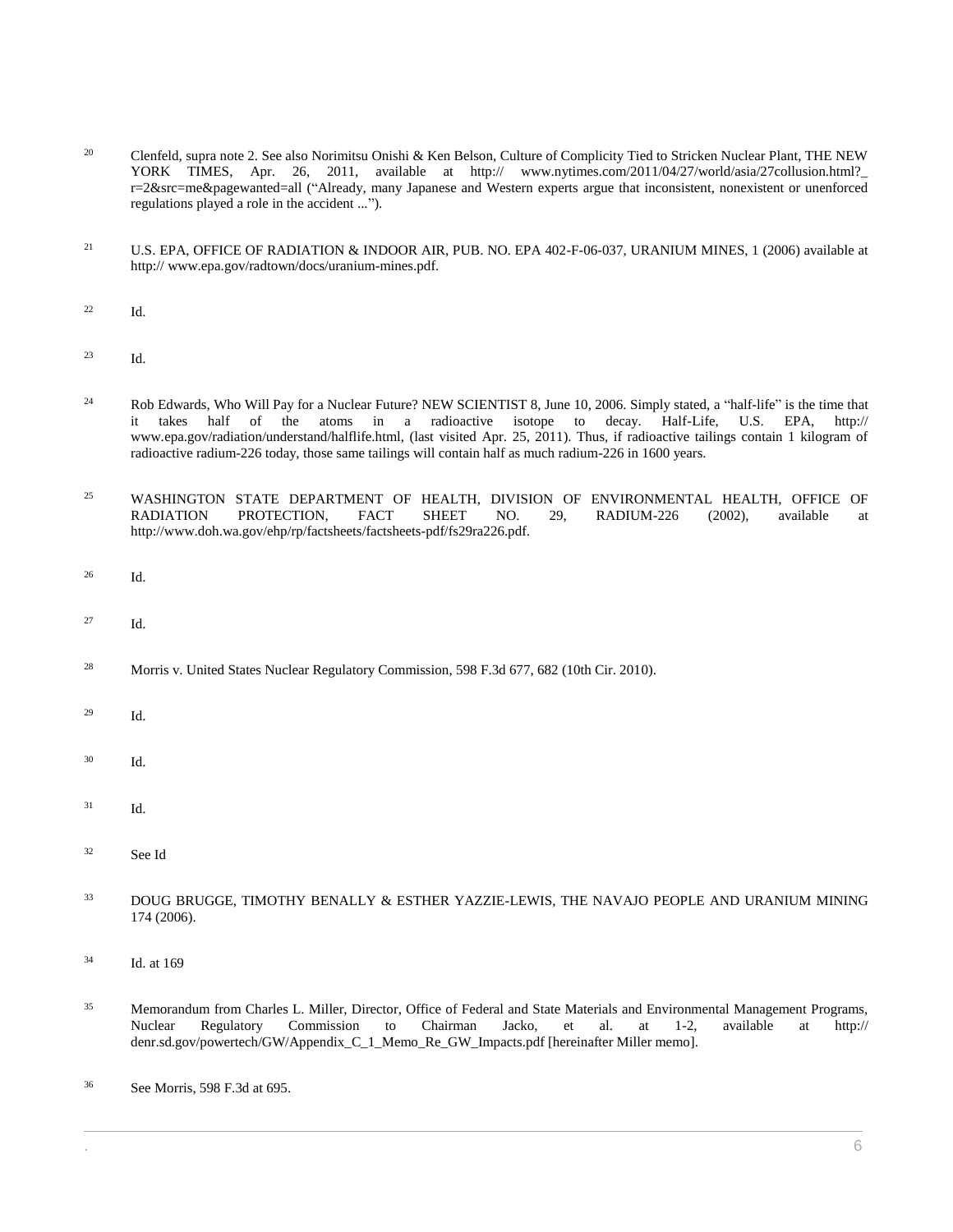- <sup>37</sup> Miller Memo, supra note 35 at 1.
- <sup>38</sup> Enclosure to Miller Memo supra note 35 at 2-3.
- <sup>39</sup> Although the only operational mines in 2010 were ISL facilities, mining companies have not abandoned traditional methods. In March 2011, Arizona regulators issued some permits for three conventional mines on federal lands near the Grand Canyon. Cyndy Cole, Three Uranium Mines Advance, AZDAILYSUN.COM (Mar. 11, 2011), http://azdailysun.com/news/local/govt-and-politics/article\_ ddfb5dfd-2887-5180-86ec-86182392a202.html.
- <sup>40</sup> No ore was being produced from surface or underground mines in the fourth quarter of 2010, but some uranium was produced from a single uranium mill that processes mine tailings, contaminated soils, and other nuclear waste into uranium, making money primarily from the "recycling fees" it charges other facilities. Rosemary Winters, Uranium Mill or Dump? Locals Hope to Stop a Utah Mill from Finding New Work, HIGH COUNTRY NEWS, Feb. 2, 2004, available at http://www.hcn.org/issues/267/14525.
- <sup>41</sup> Domestic Uranium Production Report- Quarterly, U.S. ENERGY INFORMATION ADMINISTRATION (Feb 8, 2011), http:// www.eia.doe.gov/cneaf/nuclear/dupr/qupd.html (last visited Apr. 12, 2011).
- <sup>42</sup> Description of Uranium Mining Projects in New Mexico, URANIUM RESOURCES, INC., http://www.uraniumresources.com/projects/newmexico.html.
- <sup>43</sup> [Morris, 598 F.3d at 681.](http://www.westlaw.com/Link/Document/FullText?findType=Y&serNum=2021490631&pubNum=0000506&originatingDoc=I1ed640ee8c6911e498db8b09b4f043e0&refType=RP&fi=co_pp_sp_506_681&originationContext=document&vr=3.0&rs=cblt1.0&transitionType=DocumentItem&contextData=(sc.Search)#co_pp_sp_506_681)
- <sup>44</sup> [Id. at 681-82.](http://www.westlaw.com/Link/Document/FullText?findType=Y&serNum=2021490631&pubNum=0000506&originatingDoc=I1ed640ee8c6911e498db8b09b4f043e0&refType=RP&fi=co_pp_sp_506_681&originationContext=document&vr=3.0&rs=cblt1.0&transitionType=DocumentItem&contextData=(sc.Search)#co_pp_sp_506_681)
- <sup>45</sup> [Morris, 598 F.3d at 683.](http://www.westlaw.com/Link/Document/FullText?findType=Y&serNum=2021490631&pubNum=0000506&originatingDoc=I1ed640ee8c6911e498db8b09b4f043e0&refType=RP&fi=co_pp_sp_506_683&originationContext=document&vr=3.0&rs=cblt1.0&transitionType=DocumentItem&contextData=(sc.Search)#co_pp_sp_506_683)
- <sup>46</sup> Facts and History About: HRI'S CROWNPOINT URANIUM SOLUTION MINING PROJECT, SOUTHWEST RESEARCH AND INFORMATION CENTER, http:// www.sric.org/uranium/CUPstat.html (last visited Apr. 25, 2011).
- <sup>47</sup> Stewart L. Udall, Foreword to DOUG BRUGGE, TIMOTHY BENALLY, ESTHER YAZZIE-LEWIS, THE NAVAJO PEOPLE AND URANIUM MINING, at xi (2006).
- <sup>48</sup> Brugge, supra note 33 at 30.
- <sup>49</sup> Udall, supra note 47 at xvii.
- <sup>50</sup> Brugge supra note 33 at 15, 18-19.
- <sup>51</sup> Id. at 13
- <sup>52</sup> Id.
- <sup>53</sup> Id. at 34.
- <sup>54</sup> Leon S. Gottleib and Luverne A. Husen, Lung Cancer among Navajo Uranium Miners, CHEST 81:4 (Apr. 1982).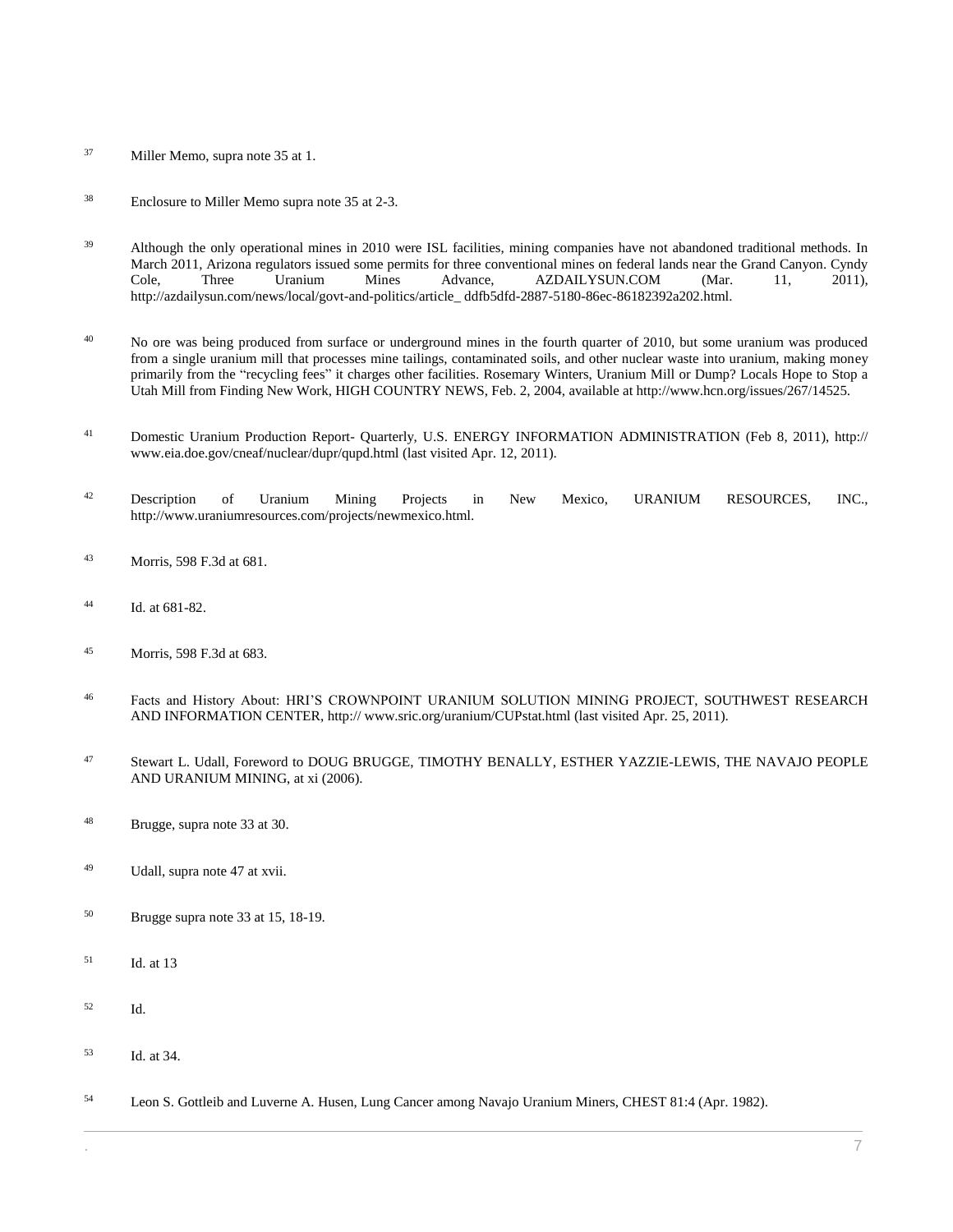- <sup>55</sup> LAURIE WIRT, RADIOACTIVITY IN THE ENVIRONMENT; A CASE STUDY OF THE PUERCO AND LITTLE COLORADO RIVER BASINS, ARIZONA AND NEW MEXICO 15 (Water-Res. Investigations Report Ser. No. 94-4192, 1994), available at http:// pubs.er.usgs.gov/publication/wri944192; Marley Shebala, Poison in the earth: 1979 Church Rock spill a symbol<br>for uranium dangers, NAVAJO TIMES, July 23, 2009, available at for uranium dangers, NAVAJO TIMES, July 23, 2009, available at http://www.navajotimes.com/news/2009/0709/072309uranium.php.
- <sup>56</sup> Wirt, supra note 55 at 15.
- <sup>57</sup> Shebala, supra note 55.
- <sup>58</sup> Id.
- <sup>59</sup> Brugge, supra note 33 at 4.
- <sup>60</sup> UNC-Church Rock Mill Uranium Recovery Facility, U.S. NUCLEAR REGULATORY COMM'N, http://www.nrc.gov/info-finder/decommissioning/uranium/is-united-nuclear-corporation-unc.pdf (last viewed Apr. 25, 2011).
- <sup>61</sup> Id.
- <sup>62</sup> [Morris, 598 F.3d at 684.](http://www.westlaw.com/Link/Document/FullText?findType=Y&serNum=2021490631&pubNum=0000506&originatingDoc=I1ed640ee8c6911e498db8b09b4f043e0&refType=RP&fi=co_pp_sp_506_684&originationContext=document&vr=3.0&rs=cblt1.0&transitionType=DocumentItem&contextData=(sc.Search)#co_pp_sp_506_684)
- <sup>63</sup> Se[e Id. at 683-84.](http://www.westlaw.com/Link/Document/FullText?findType=Y&serNum=2021490631&pubNum=0000506&originatingDoc=I1ed640ee8c6911e498db8b09b4f043e0&refType=RP&fi=co_pp_sp_506_683&originationContext=document&vr=3.0&rs=cblt1.0&transitionType=DocumentItem&contextData=(sc.Search)#co_pp_sp_506_683)
- <sup>64</sup> Id.
- <sup>65</sup> Id. at. 695. The court noted in a footnote that after the NRC completed its analysis "the groundwater quality was successfully restored at the Bison Basin Mine following an ISL operation." Id. at 695 n. 19. However, this assertion does not change several important observations. First, the NRC was concluding that the aquifer would be restored even though an aquifer had never been restored in the past. The mere fact that one restoration was later found to be "successful" should have had no bearing on whether the NRC's granting of a license was arbitrary and capricious. Third, the successful restoration in one Wyoming mine does not automatically translate to successful restoration in New Mexico. See Id. at 704 n. 25 (noting that the Bison Basin Mine was restored by the State of Wyoming). Fourth, as discussed, infra, the standards imposed on restoration projects are negotiable and do not even guarantee that the "restored" aquifer meets the minimum federal requirements for drinking water.
- <sup>66</sup> Id. at 699.
- <sup>67</sup> Id. at 695.
- $68$  Id. at 6
- <sup>69</sup> Id.
- <sup>70</sup> Id. at 698.